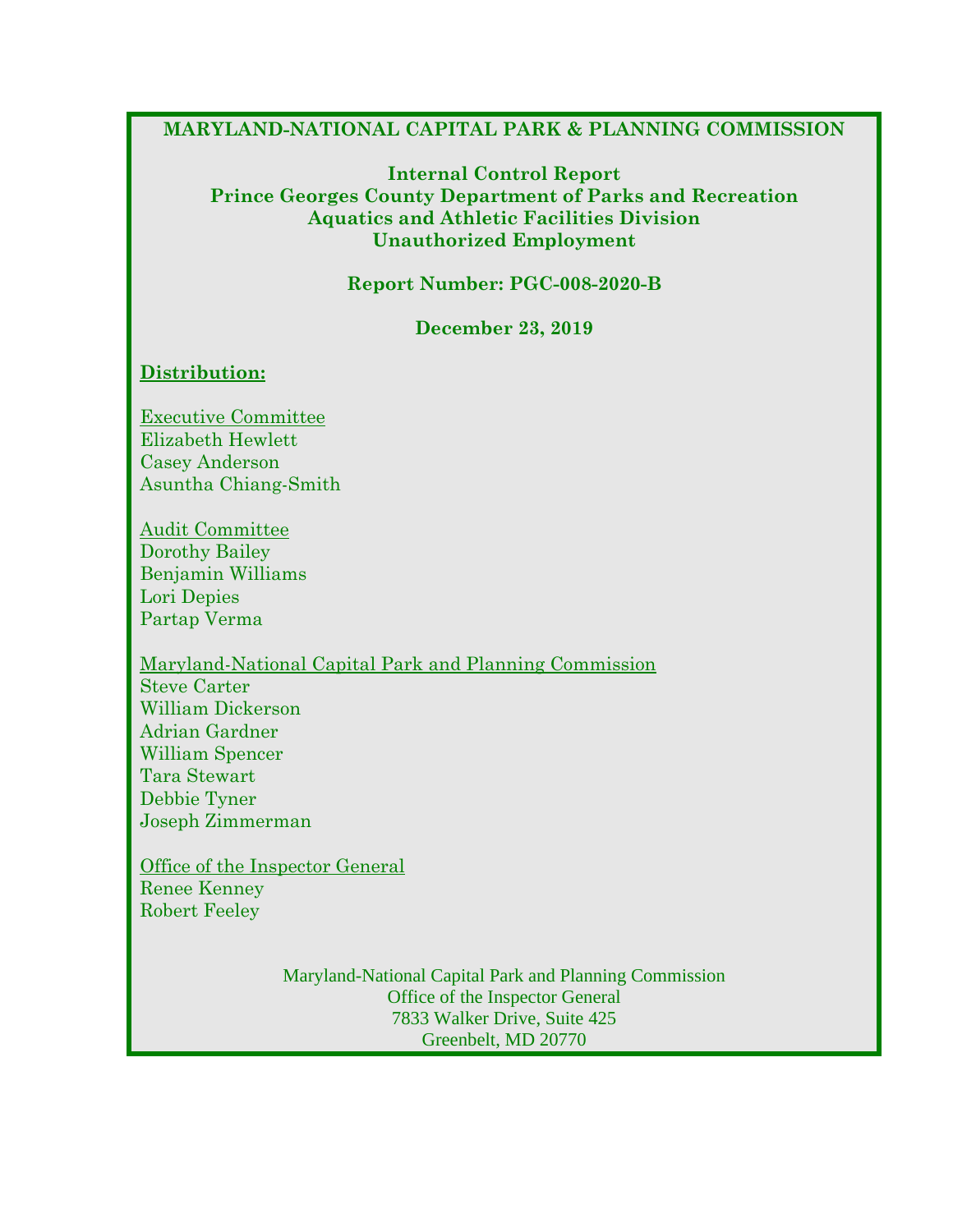#### Prince George's County Department of Parks and Recreation Aquatics and Athletic Facilities Division Unauthorized Employment

Internal Control Report

Table of Contents

# **I. EXECUTIVE SUMMARY**

| В. |                                                  |              |
|----|--------------------------------------------------|--------------|
| C. | 2. Develop Procedures to Identify Non-Payment of | 3<br>3<br>5. |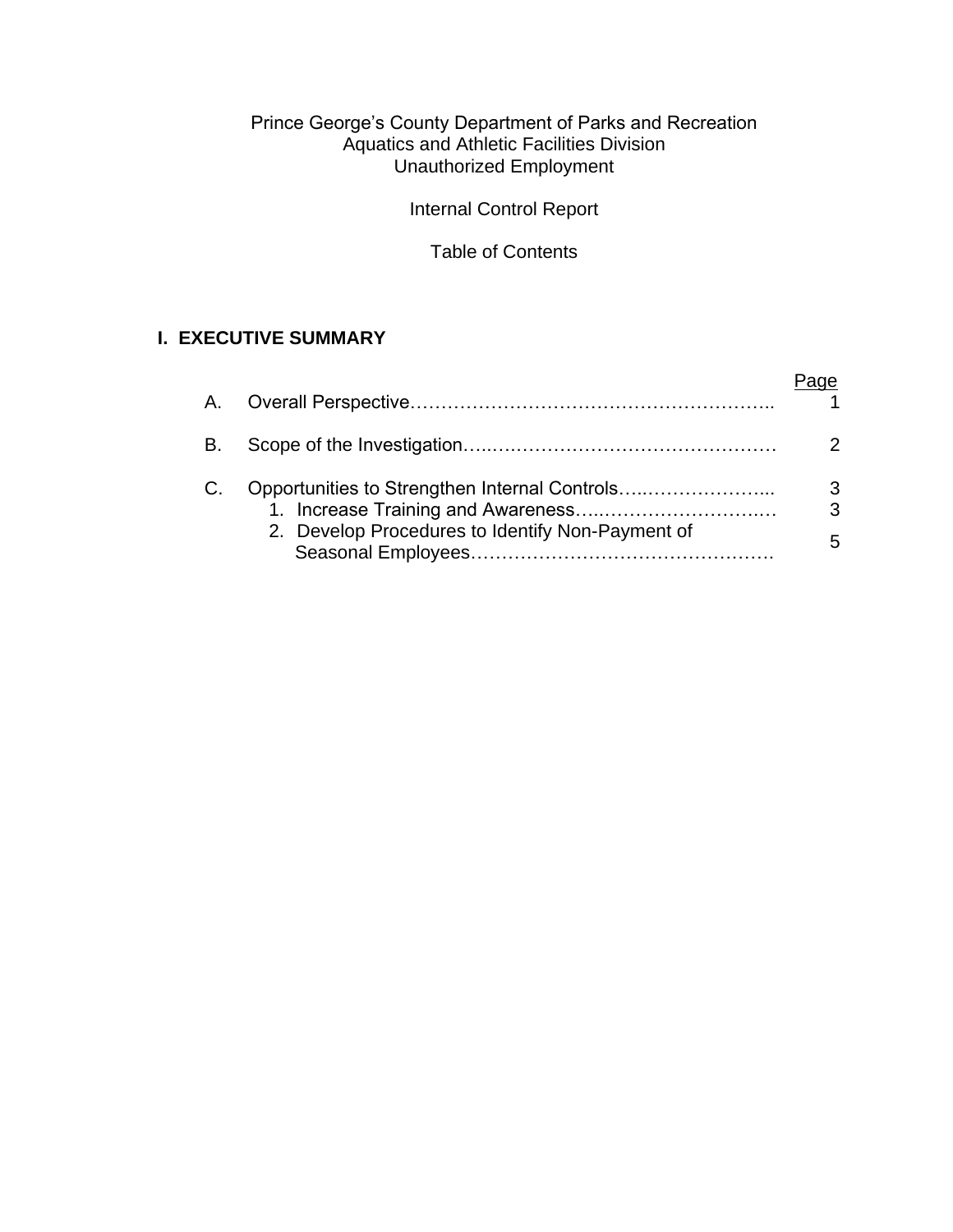## **A. Overall Perspective**

On September 20, 2019 **Prince George's** County Department of Parks and Recreation (PGC DPR) requested the Office of Inspector General (OIG) to investigate allegations that were brought to attention by the Prince George's County Planning Board Chairman's Office involving unauthorized employment at the Prince George's County Sports and Learning Complex (Complex).

The Complex, located in Landover Maryland, within Prince George's County, is a large venue offering a number of amenities including indoor track, athletic fields, aquatics, gymnastics, a gym and learning center. The Complex Acting General Manager, who has overall responsibility for the Complex, reports to the Division Chief of the Aquatics and Athletic Facilities Division (AAFD), under the direction of the Deputy Director of Facility Operations and Acting Director of PGC DPR.

Upon receipt of the allegation, the OIG completed a fraud, waste, and abuse investigation. The results of that investigation were presented to Aquatics and Athletic Facility Division (AAFD) management in draft form on October 24, 2019. The finalized Fraud, Waste, and Abuse Audit Report is being issued with this Internal Control Report.

During the fraud, waste, and abuse investigation, the OIG identified opportunities to strengthen internal controls at the Complex to prevent unauthorized employment of individuals. These opportunities are presented in this report.

We wish to express our appreciation to the Prince George's County Department of Parks and Recreation, Aquatics and Athletic Facilities Division management and staff for the cooperation and courtesies extended during the course of our review.

Robert Leeley

Robert Feeley, CICA, CFE, CGFM CAA Assistant Inspector General

Bence MKenney

Renee Kenney, CPA, CIG, CIA, CISA Inspector General

December 23, 2019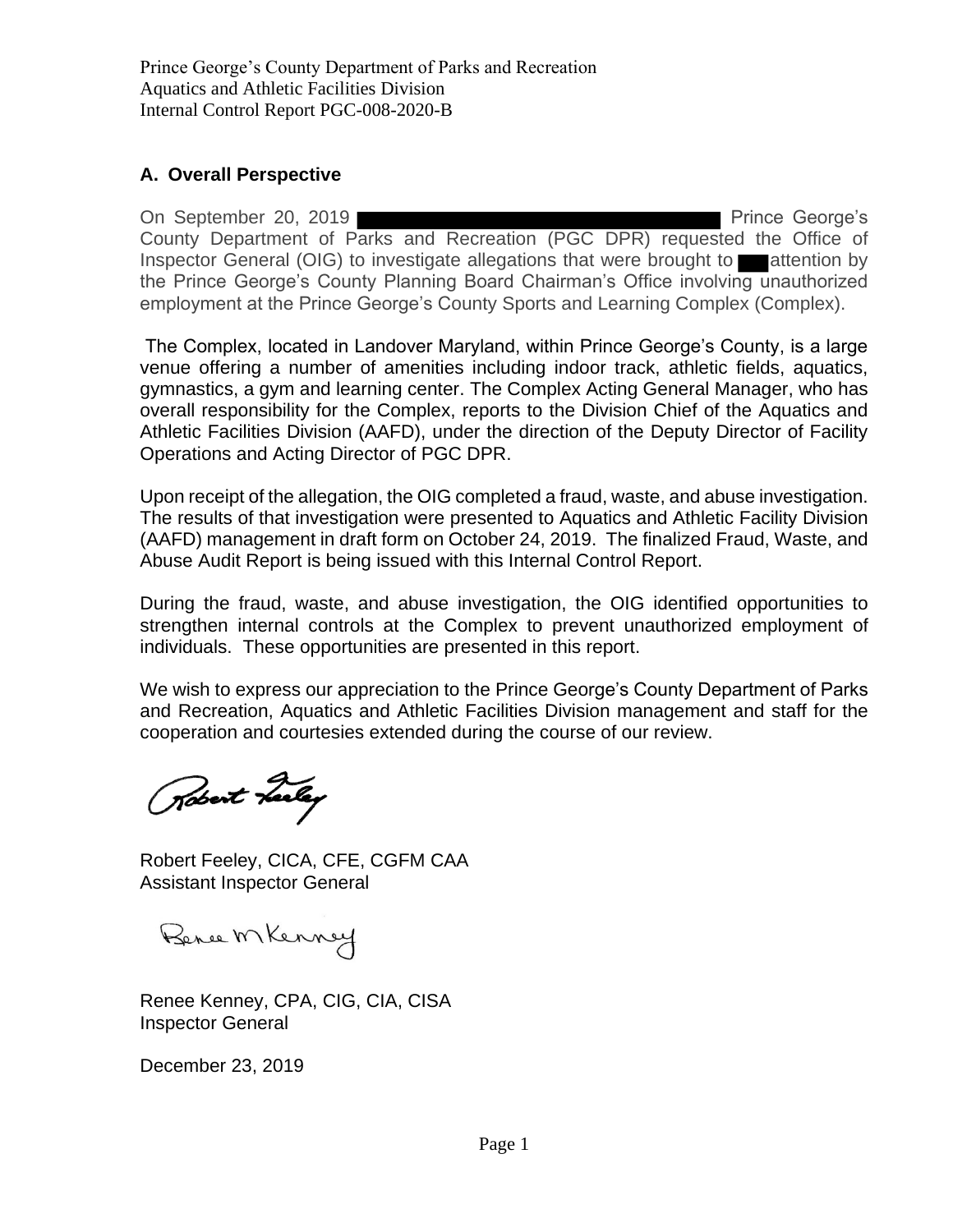## **B. Scope of the Investigation**

The purpose of the fraud, waste, and abuse investigation was to determine if employees inappropriately used Commission funds to pay for time worked for a seasonal/intermittent employee, and whether any employee actions supported a conclusion of fraud, waste, or abuse as defined in Commission Practice No. 3-31, *Fraud, Waste, and Abuse*.

The scope of the investigation included, but was not limited to, the following audit procedures:

- Reviewed applicable Commission Practices and Administrative Procedures;
- Reviewed employee email correspondences to determine timeline of activities;
- Reviewed applicable Human Resource documents; and
- Interviewed AAFD.

The period covered in this review was July 9, 2019 through October 23, 2019.

The audit was conducted in accordance with the generally accepted principles and quality standards, approved by the ASSOCIATION OF INSPECTORS GENERAL.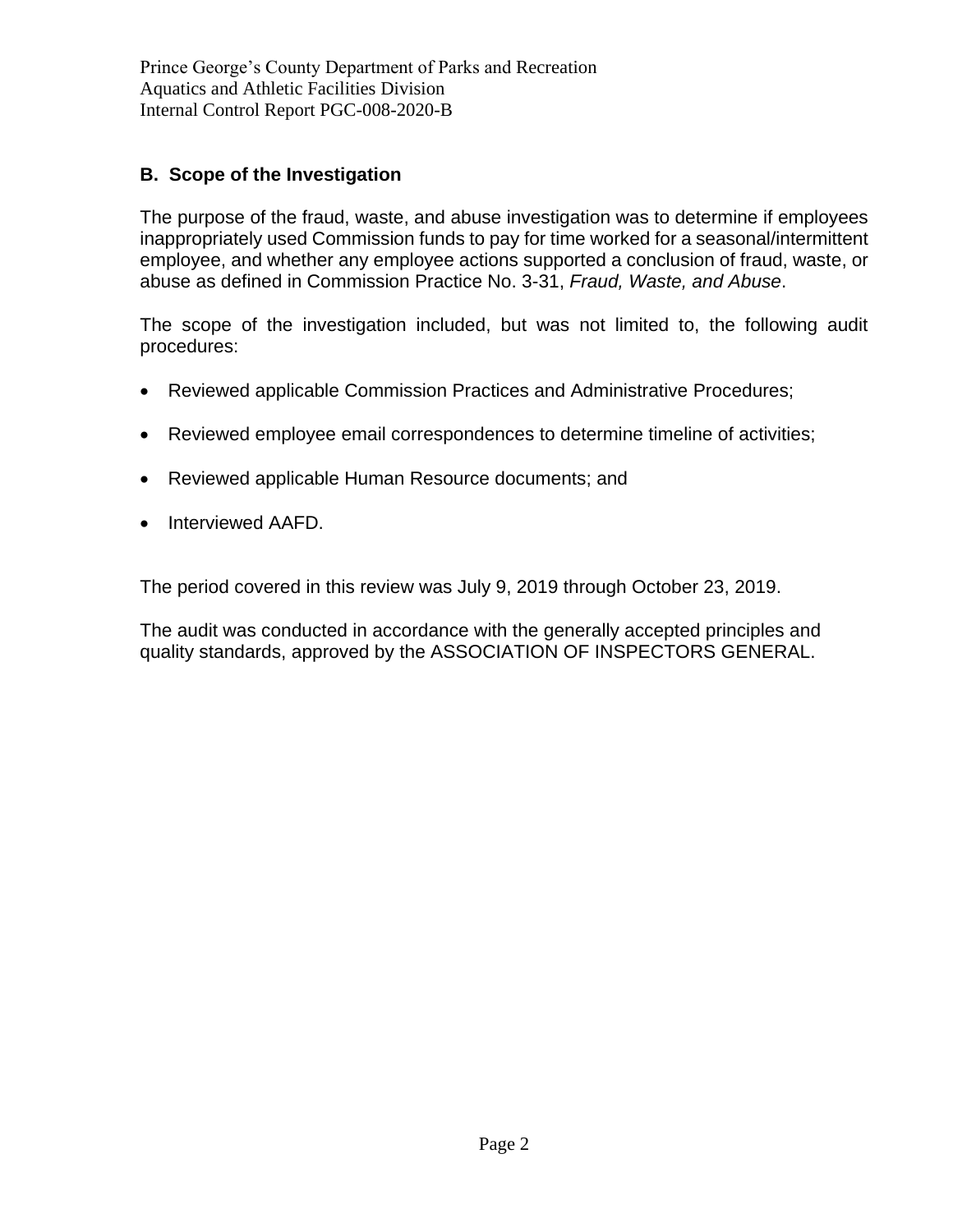## **C. Recommendations to Strengthen Internal Controls**

## 1. **Increase Training and Awareness**

**Issue:** Although the Sports and Learning Complex has internal procedures that prohibit the hiring of seasonal/intermittent employees prior to obtaining clearance from Corporate Human Resources, it does not appear that those procedures are documented and/or widely distributed.

In conversations with Sports and Learning Complex management, the OIG was told that no-one is allowed to work until they are cleared by Corporate Human Resources. Once cleared, a copy of the PA2 form, referred to as the "white copy", must be provided to the hiring manager prior to scheduling an employee for work.

employs an **and a** During an interview with the OIG, the understood all employees must be cleared for employment but did not realize that he/she must receive a copy of the PA2 form evidencing eligibility.

**Criteria/Risk:** Failure to document and distribute internal procedures related to hiring seasonal/intermittent employees contributed to the erroneous, late payment salary payment to a seasonal/intermittent employee.

**Recommendation:** We recommend that AAFD management ensure internal procedures for hiring seasonal/intermittent employees are documented and promulgated to all employees with a role in the hiring process. The procedures should include steps to take for irregularities, such as how to pay an unauthorized employee, or failure to obtain a timecard for hours worked.

**Issue Risk:** Medium

## **Management Response:** Concur

In addition to our management response, we have included a revised SPLEX Human Resources and Payroll Administrative Procedures Manual (revised December 2019). Within the revised manual, you will find the inclusion of additional procedures and policy expectations to address the findings within this audit. All new information has been included in red within the manual. We have also incorporated new employee checklists for both career and seasonal/intermittent staff to assist with tracking policy and procedure training (pages 5-6). The seasonal/intermittent checklist includes the following policy reminder "Employee is NOT to be scheduled to work until an ID # and Position # have been issued by the Human Resource Department" at the top of the form. Managers will also be required to include the Post Background Clearance and First Scheduled Day of work date(s) on the bottom of the checklist.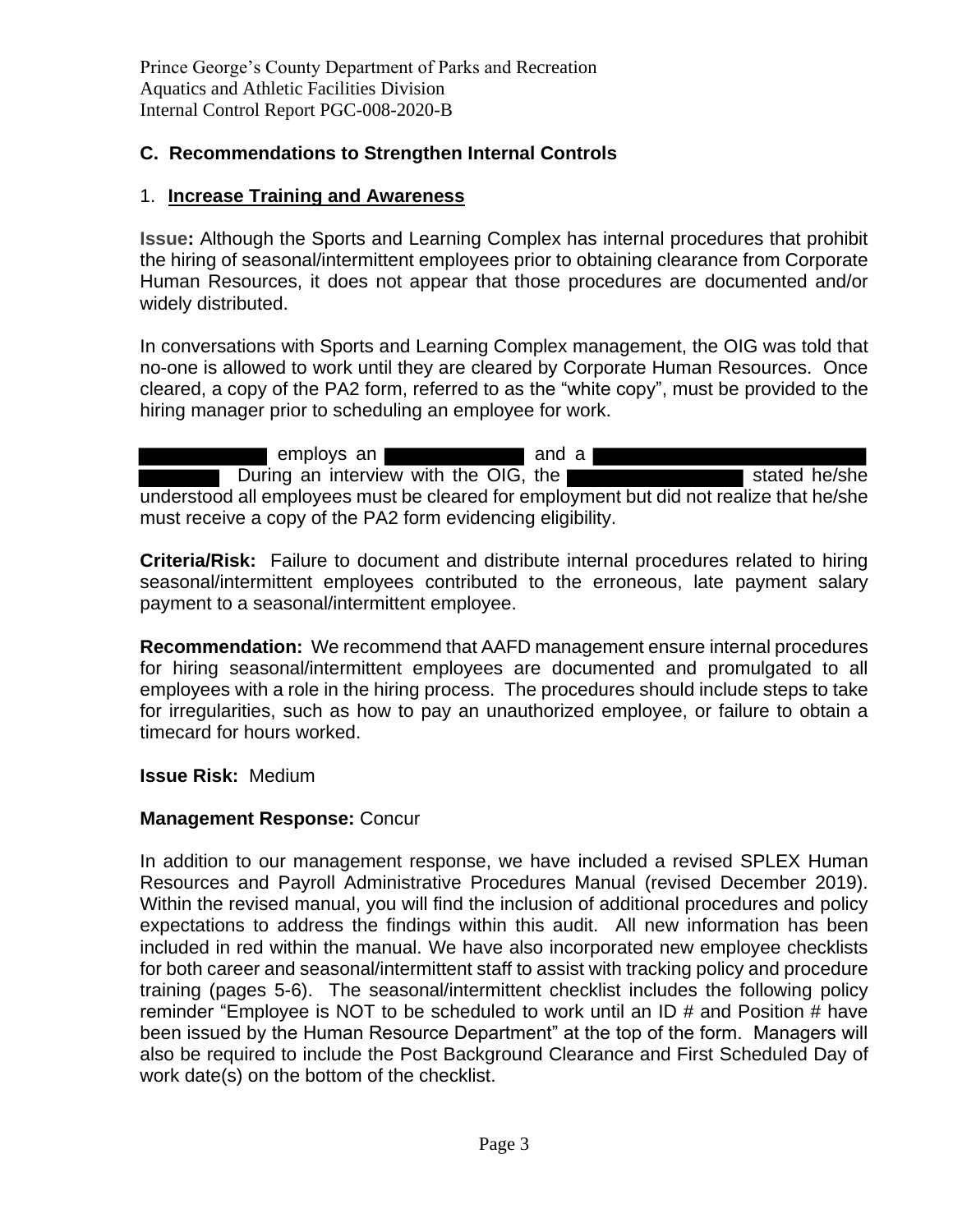Going forward, the AAFD will mandate that all newly hired seasonal and career staff receive and review the Prince George's Sports and Learning Complex Human Resources and Payroll Administrative Procedures with their career Hiring Manager prior to starting employment. After receipt and review of the procedures, the new employee must sign page 10, as proof of receipt and review of the division's expectations for adherence to the human resources/payroll procedures of the facility/agency. The review and employee verification process will also be performed on an annual basis at the time of the employee's Annual Evaluation (Career) or Contract Renewal Meeting (Seasonal/Intermittent Primary Assignment) and/or as revisions to the procedures/manual are made.

It is understood that it is the responsibility of the career Hiring Manager to maintain the highest level of confidentiality and security of sensitive information for all employees before, during, and after the hiring process. In this instance the candidate's personal information, application, etc. should not have been out in the open. Following this simple measure would have eliminated the mistake of considering this person for the work schedule. We have included a reminder of this expectation in the latest revision of the Human Resources and Payroll Administrative Procedures Manual.

With regard to this scenario, should have been versed in the following procedure that is followed by all Hiring Managers: A new hire personnel action cannot be created until the Human Resource (HR) Coordinator receives the background clearance from the HR/Recruitment and Selection Department. The policy is that no employee is to be scheduled to work unless the Manager has both the Employee ID# and the Position #. This information is emailed to the HR Coordinator (by the HR Records Department) who then forwards the email to the Hiring Manager.

Since the time of this incident there has been some reorganization of career staff at the facility, which should reduce/eliminate these types of errors. Specifically, a career position at the Sportsplex has been re-purposed so that the **solution of the set of the solution**, will now have a career who will be thoroughly trained in all hiring procedures for seasonal/intermittent staff. The responsible for scheduling all new hires/employees for work at the facility.

Another means of avoiding errors with the scheduling of unauthorized individuals is to refer to the Labor Distribution Report that is shared on a bi-weekly basis. If the individual is not listed as active on this report, they are NOT to be scheduled for work. We have included a reminder of this expectation in the latest revision of the Human Resources and Payroll Administrative Procedures Manual.

## **Expected Completion Date:** January 2020

**Follow-Up Date:** March 2020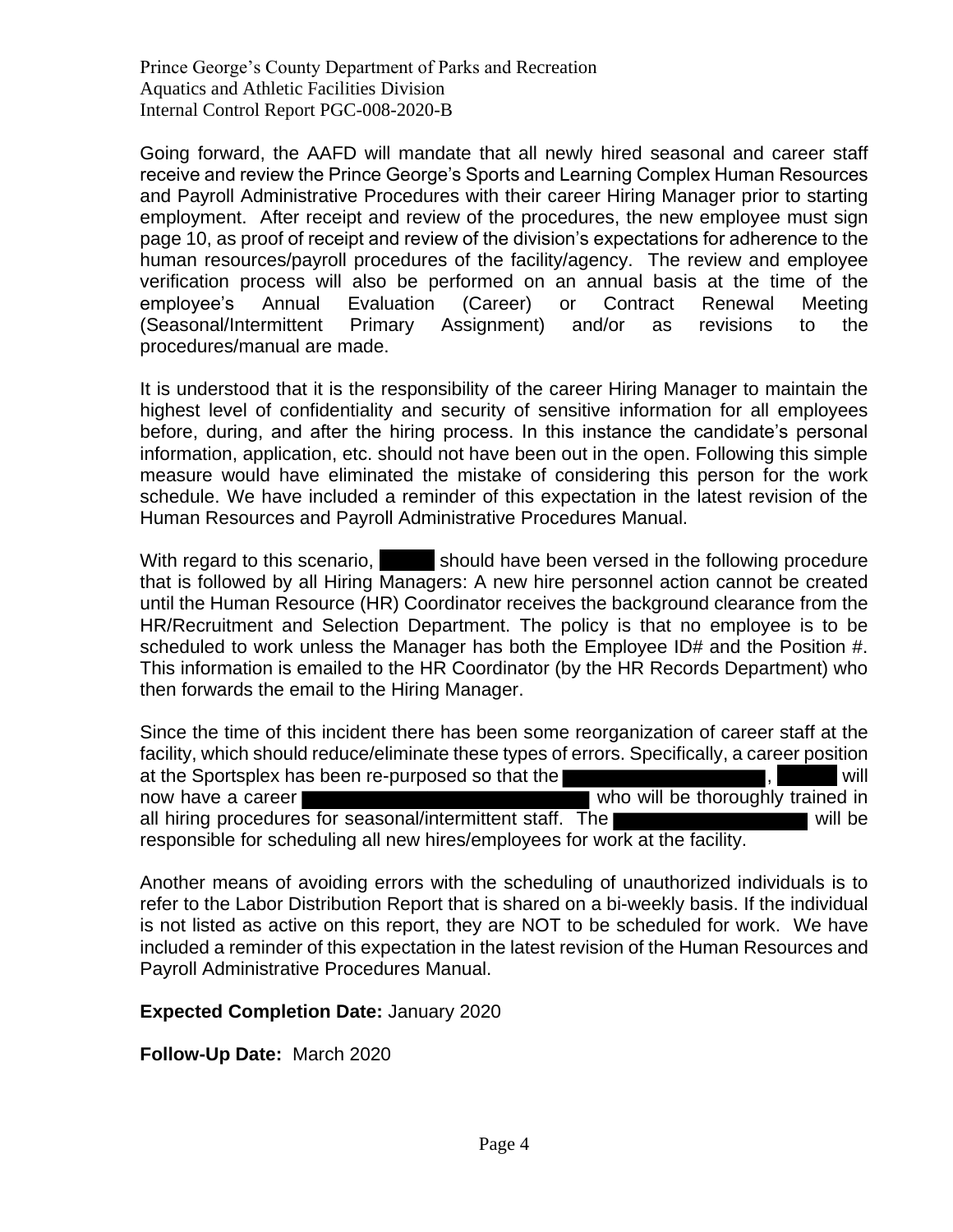## 2. **Develop Procedures to Identify Non-Payment of Seasonal Employees**

**Issue:** Albeit personal money orders, Aquatics and Athletic Facility Division (AAFD) was 40 days\* late in paying a seasonal intermittent employee. The payment of wages due was not expedited until the employee's mother issued a formal complaint.

\* The first scheduled payday was **8/2/19** and first money order was issued on **9/11/19**.

In addition, AAFD management and staff failed to escalate several irregularities from the time the employee worked until the employee received payment.

| <b>Dates</b>            | <b>Activity</b>                                                                                                                                                                                | <b>Escalation</b><br><b>Required</b> |
|-------------------------|------------------------------------------------------------------------------------------------------------------------------------------------------------------------------------------------|--------------------------------------|
| 7/20/19 and<br>7/21/19  | Employee worked these two days (2 separate pay<br>periods).                                                                                                                                    |                                      |
| 7/24/19                 | The employee's timecard, for one day worked<br>(7/20/19), was forwarded to AAFD Human Resources.<br>management failed to obtain a timecard<br>for the second day worked (7/21/19). The missing | Y                                    |
|                         | timecard was not escalated.<br>At this time,<br>knew the                                                                                                                                       |                                      |
|                         | employee worked without obtaining clearance from<br>Corporate Human Resources. The irregularity was not<br>escalated.                                                                          |                                      |
| $8/2/19$ and<br>8/16/19 | Scheduled B2 pay dates for the two days worked                                                                                                                                                 |                                      |
| 8/6/19                  | Employee completed his/her background<br>check/fingerprints at AAFD.                                                                                                                           |                                      |
| 8/8/19                  | Corporate Human Resources asked<br>to forward the employee's application to<br>them. They requested that his/her employment status<br>be put on hold.                                          | Υ                                    |
|                         | did not notify Corporate Human Resources that<br>the employee had already worked.                                                                                                              |                                      |
| 8/12/19                 | Corporate Human Resources notified the<br>that the employee was ineligible for hire.<br>The message was not forwarded to the field.                                                            |                                      |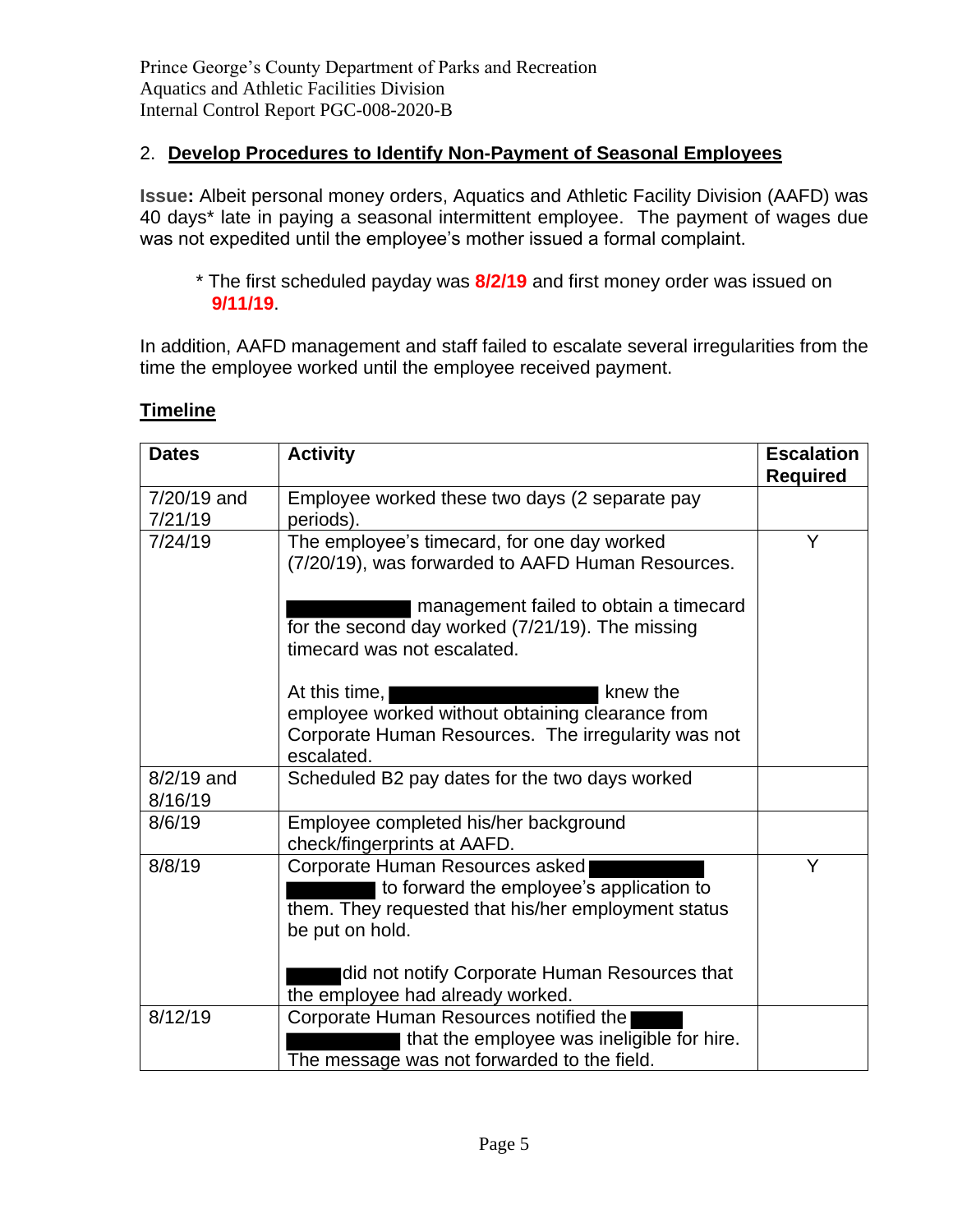| 8/27/19 | requested an update from<br>Corporate Human Resources on the employee's status<br>(already knowing he/she worked for AAFD in July).<br>was informed that the<br>employee was ineligible for Commission employment. | Y |
|---------|--------------------------------------------------------------------------------------------------------------------------------------------------------------------------------------------------------------------|---|
| 8/27/19 | met with employee and informed<br>him/her of the results of the background check. They<br>did not have a payment solution at that time. Central<br>Payroll or Finance was not contacted for a solution.            |   |
| 9/4/19  | The employees mother inquired with AAFD<br>management on her son's/daughter's salary due.<br>AAFD senior management<br>was not notified of the payment<br>issue.                                                   |   |
| 9/11/19 | After no action, the employee's mother escalated her<br>concerns to Prince George's County Planning Board<br>Chair's Office.                                                                                       |   |
| 9/11/19 | First money order was issued.                                                                                                                                                                                      |   |

**Criteria/Risk:** The Commission has established pay schedules for both Merit and seasonal employees. The seasonal employee pay calendar provides for payment of wages 2 weeks after the close of the applicable pay cycle.

Failure to track dates employees worked against salary payments issued increases the risk of fraud, waste, and abuse. In addition, failure to ensure timely payroll payments may negatively impact the Commission's reputation.

**Recommendation:** AAFD management should develop procedures that would allow tracking of seasonal intermittent earned salary. There are several ways this could be accomplished, but the OIG offers the following for consideration:

• Define roles and responsibilities for running applicable payroll reports out of Infor. Responsible individual should compare bi-weekly intermittent payments against source documents to ensure proper payments. Any exceptions should be escalated accordingly.

For this specific instance, the responsible party should have a list of employees who worked a specific event. The list should be compared to submitted and approved timecards as well as the labor report in Infor. Irregularities should be promptly escalated.

**Issue Risk:** Medium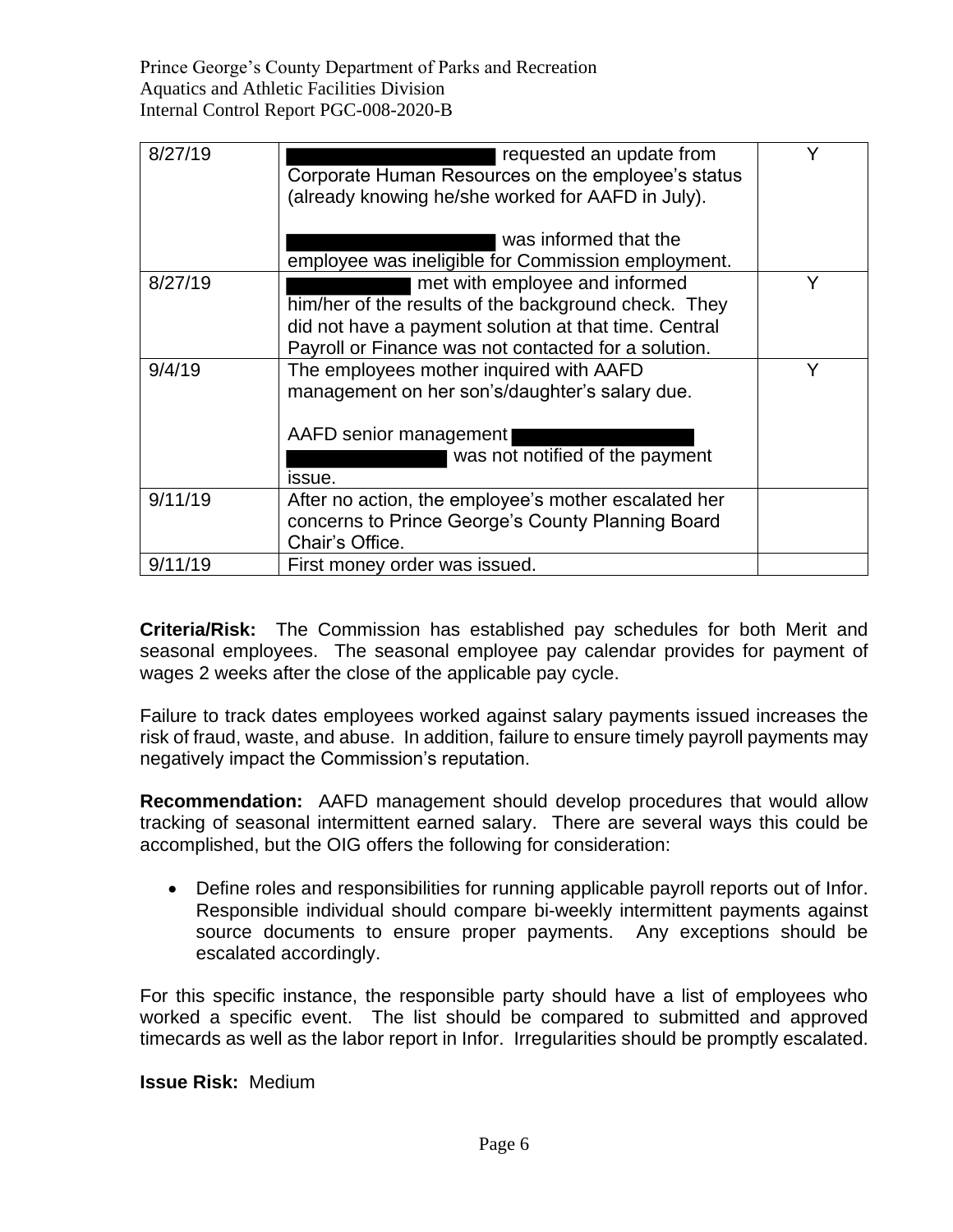#### **Management Response:** Concur

In addition to our management response, we have included a revised SPLEX Human Resources and Payroll Administrative Procedures Manual (revised December 2019). Within the revised manual, you will find the inclusion of additional procedures and policy expectations to address the findings within this audit. All new information has been included in red within the manual.

Hiring Manager/Assistant Managers and second level approvers of timecards should refer to the most recent payroll/active employee labor report available, prior to scheduling staff. Projected venue-based schedules for seasonal/intermittent staff should be compared to the submitted timecards as another method of control. Pages 7 and 8 in the Human Resources and Payroll Administrative Procedures Manual provide more specific information for actual timecard procedures. Page 10 also provides a "signature" document to show proof that this information has been reviewed with staff prior to their employment start date. The HR Policy/Procedure Manual will be reviewed for updates/revisions on a bi-annual basis and/or updated on an as-needed basis. The Human Resources and Payroll Administrative Procedures Manual will be reviewed and distributed to SPLEX employees as revisions/updates are implemented and will also be reviewed during the employee annual evaluation or contract renewal meetings. Employees will be required to sign that they have received and reviewed the manual.

On page 12 of the attached, there are instructions for processing seasonal timecards. Number one addresses the comparison of the timecard with the schedule by the SPLEX Directors. Number five has been added requiring Career Venue Managers or Assistant Managers to implement an additional bi-weekly reconciliation process that includes review of the employee labor report to the timecard spreadsheet submitted to payroll. Any discrepancies are to be reported to the Director of respective venue and the facility payroll representative immediately. We have also implemented a New Hire Orientation process which would allow both the Manager and the Director (over that specific venue) to know who was active/new. That is also listed on page 4 and page 12, number 4. This procedure manual has been provided to employees in hard copy format and is available to all career staff via the Admin Drive.

In the event an individual is worked prematurely, and then deemed "not eligible for employment" during the background check/fingerprinting phase of employment, the matter must be escalated immediately to the Division Chief level. The Division Chief will then confer with their appropriate Deputy Director and the appropriate level of management in Central Administrative Services, for next steps (i.e. draft a check request, etc.). At no time should ANY career or non-career staff take it upon themselves to design and implement a solution at their level, without the appropriate level of approval. We have included a reminder of this expectation in the latest revision of the Human Resources and Payroll Administrative Procedures Manual.

## **Expected Completion Date:** January 2020